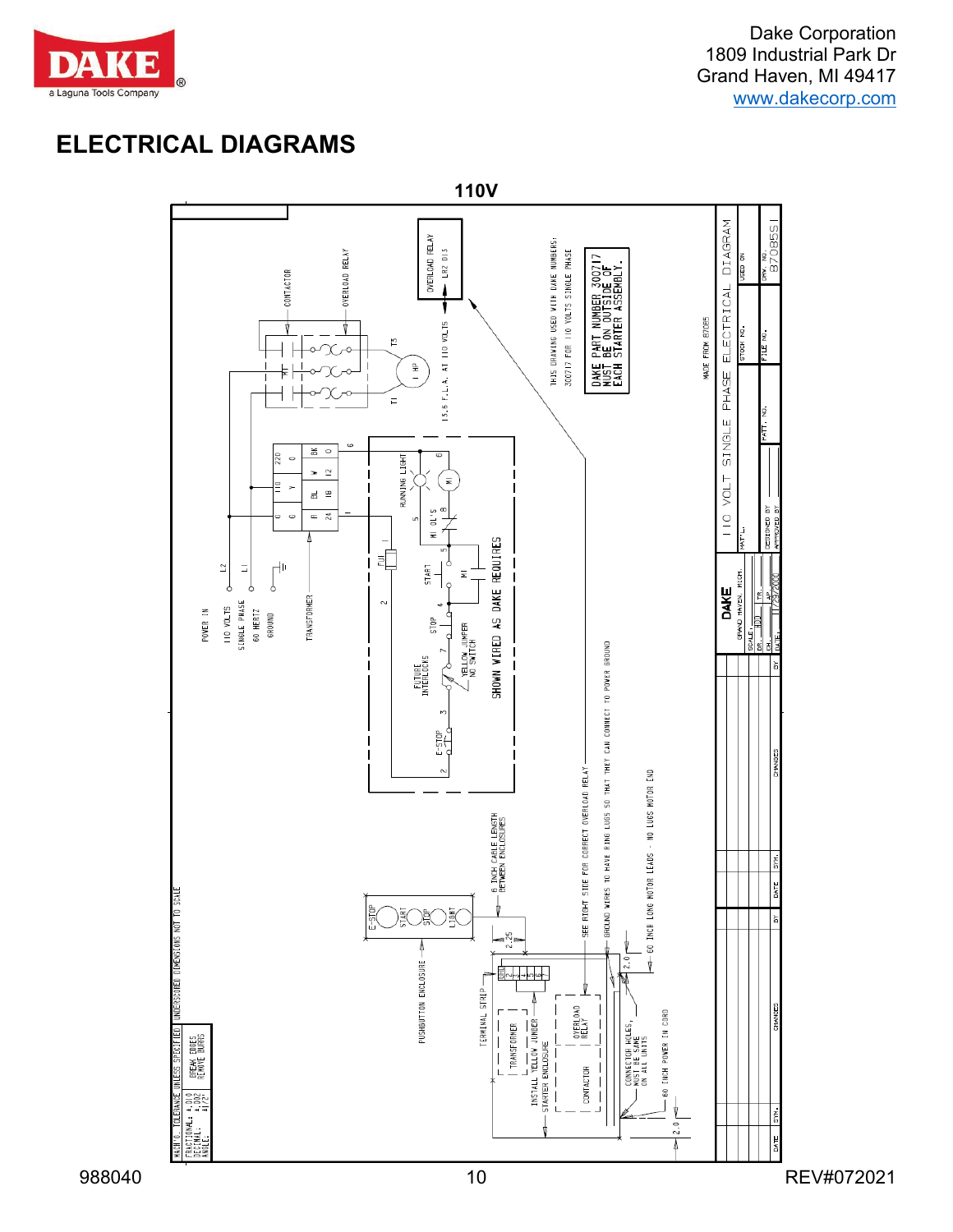

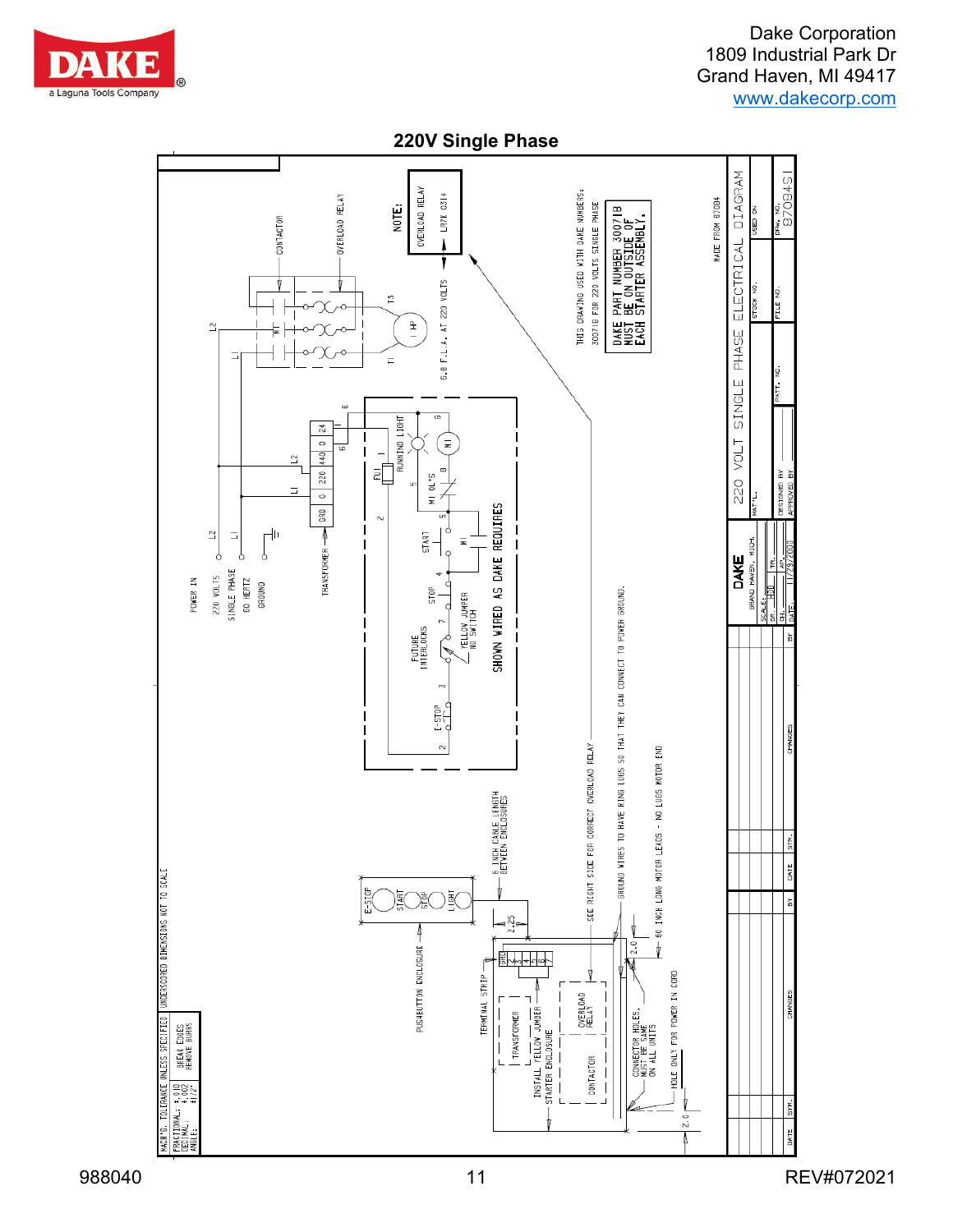

**230V 3-Phase**

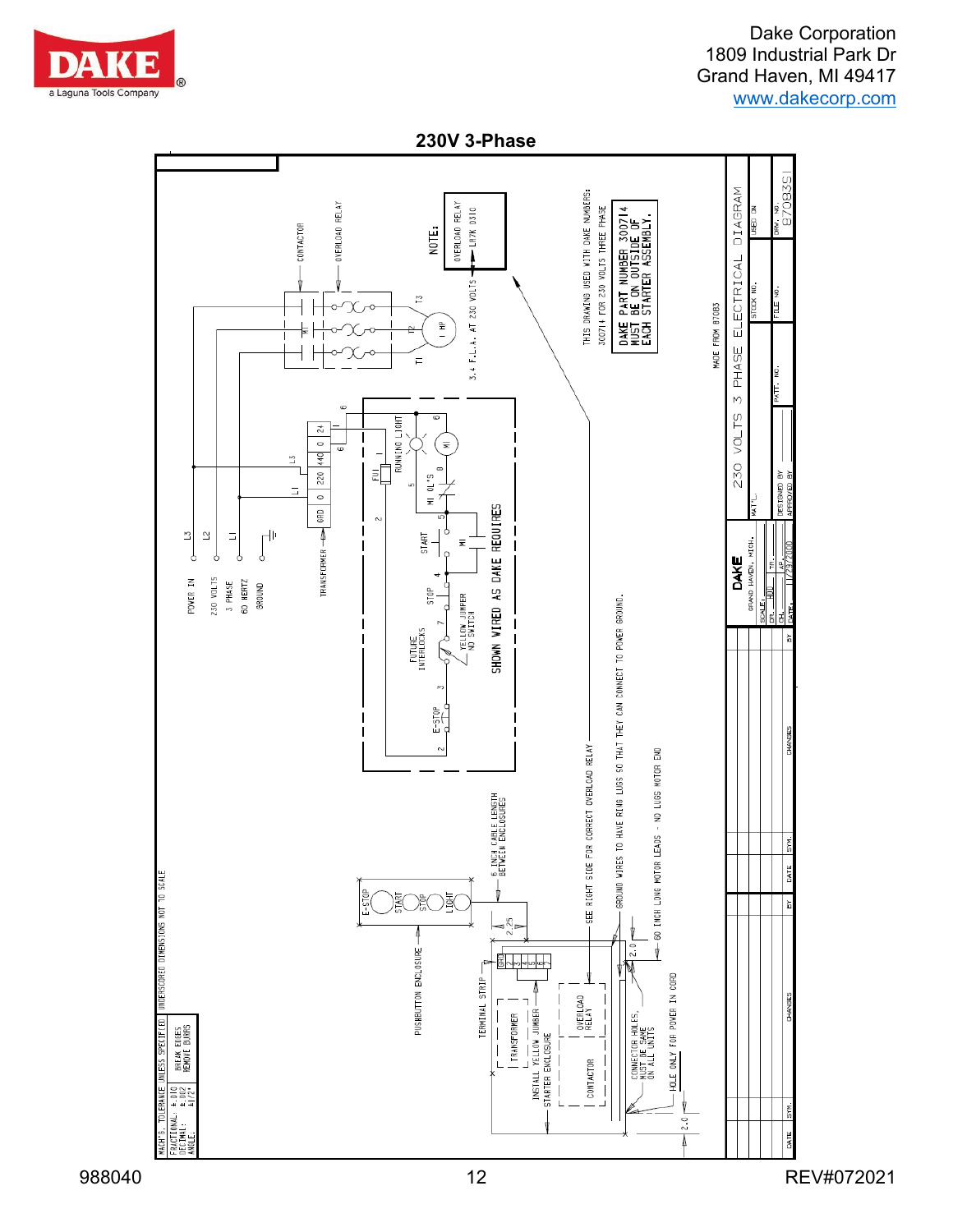

**460V 3-Phase**

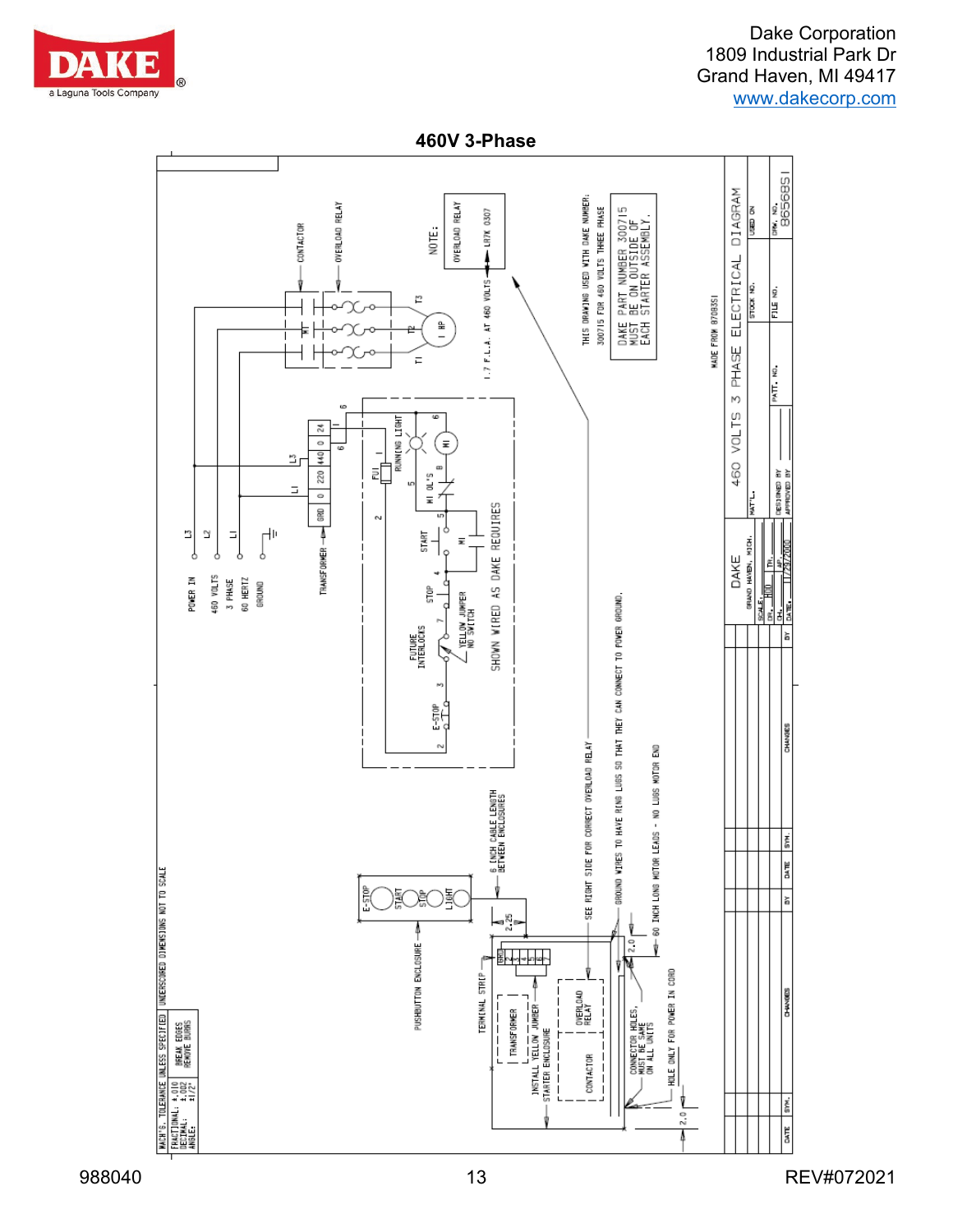

# **EXPLODED VIEWS & PARTS LISTS**



| <b>Item</b>    | <b>Part Number</b> | <b>Description</b>                                | Qty |
|----------------|--------------------|---------------------------------------------------|-----|
| A              | 716716             | <b>Tension Handle Assembly</b>                    |     |
| B              | 86747              | Door Latch                                        |     |
| C              | 716714             | <b>C-Clamp Assembly</b>                           |     |
| D              | 716703             | Angle Plate with Pin                              |     |
| E1             | 716764             | New Style Complete Electrical Kit - 1 ph 110 volt |     |
| E2             | 716765             | New Style Complete Electrical Kit - 1 ph 220 volt |     |
| E <sub>3</sub> | 716766             | New Style Complete Electrical Kit - 3 ph 230 volt |     |
| E <sub>4</sub> | 716767             | New Style Complete Electrical Kit - 3 ph 460 volt |     |
| F.             | 86782              | <b>Return Handle</b>                              |     |
| G              | 300450             | Knob, Return Handle                               |     |
| Н              | 716725             | <b>Caster Set - Optional</b>                      |     |
|                | 87093              | <b>Blade Guard</b>                                |     |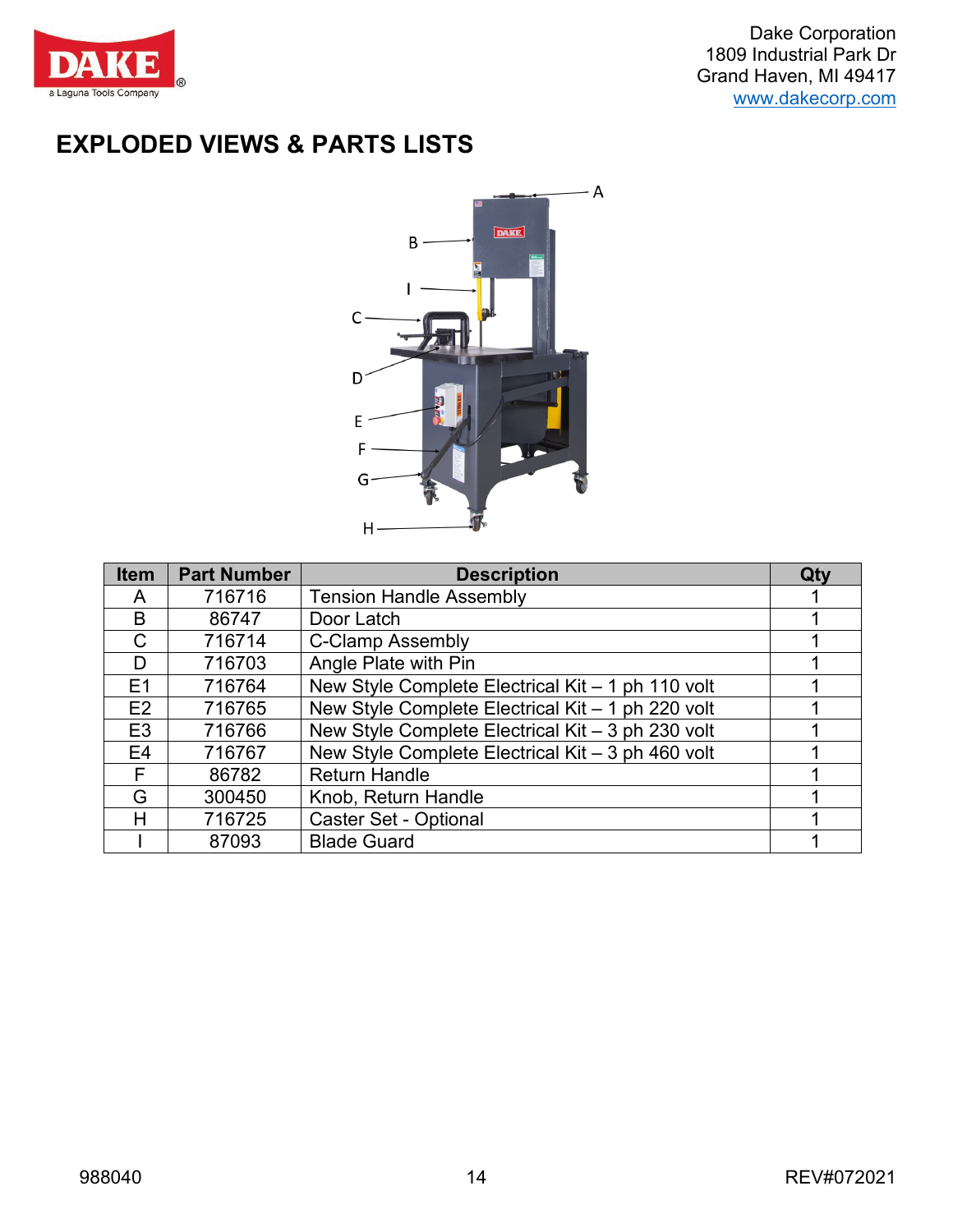

### *Gear Assembly Parts List*



| <b>Item</b> | <b>Part Number</b> | <b>Description</b>                  | Quantity       |
|-------------|--------------------|-------------------------------------|----------------|
|             | 716712             | <b>Gearbox Assembly</b>             |                |
|             | 300472             | Bearing, Seal                       | 2              |
|             | 300490             | Gasket, Gearbox                     |                |
|             | 300491             | Gasket, Gearbox                     | 4              |
|             | 300589             | Dowel Pin $3/16 \times \frac{1}{2}$ | $\overline{2}$ |
|             | 43412              | Screw, Soc Cap                      | 16             |
|             | 43414              | Screw, Soc Cap                      | 6              |
|             | 43590              | Screw, Soc Set                      | 3              |
|             | 86820              | Bearing Cover, Small/hole           | $\overline{2}$ |
|             | 86821              | Bearing Cover, Small                | $\overline{2}$ |
|             | 86822              | <b>Gearbox Casting</b>              |                |
|             | 86823              | Cover, Gearbox                      |                |
|             | 300666             | Gear, Worm 40T Bronze               |                |
| J           | 86784              | 80 Tooth Gear                       |                |
| Κ           | 300456             | Worm, 4-Lead                        |                |
|             | 300646             | 24 Tooth Gear                       |                |
| M           | 300454             | Bearing, Gearbox                    | $\overline{2}$ |
| N           | 300448             | Bearing, Gearbox                    | $\overline{2}$ |
| O           | 86785              | Shaft, Main Drive                   |                |
| P           | 86781              | Axle, Gearbox-Short                 |                |
| Q           | 86783              | Spacer, Gearbox 1-1/4               |                |
| R           | 86786              | Spacer, Gearbox                     |                |
| S           | 300449             | Key, Woodruff #13                   | $\overline{2}$ |
| T           | 300451             | Key, Woodruff #5                    |                |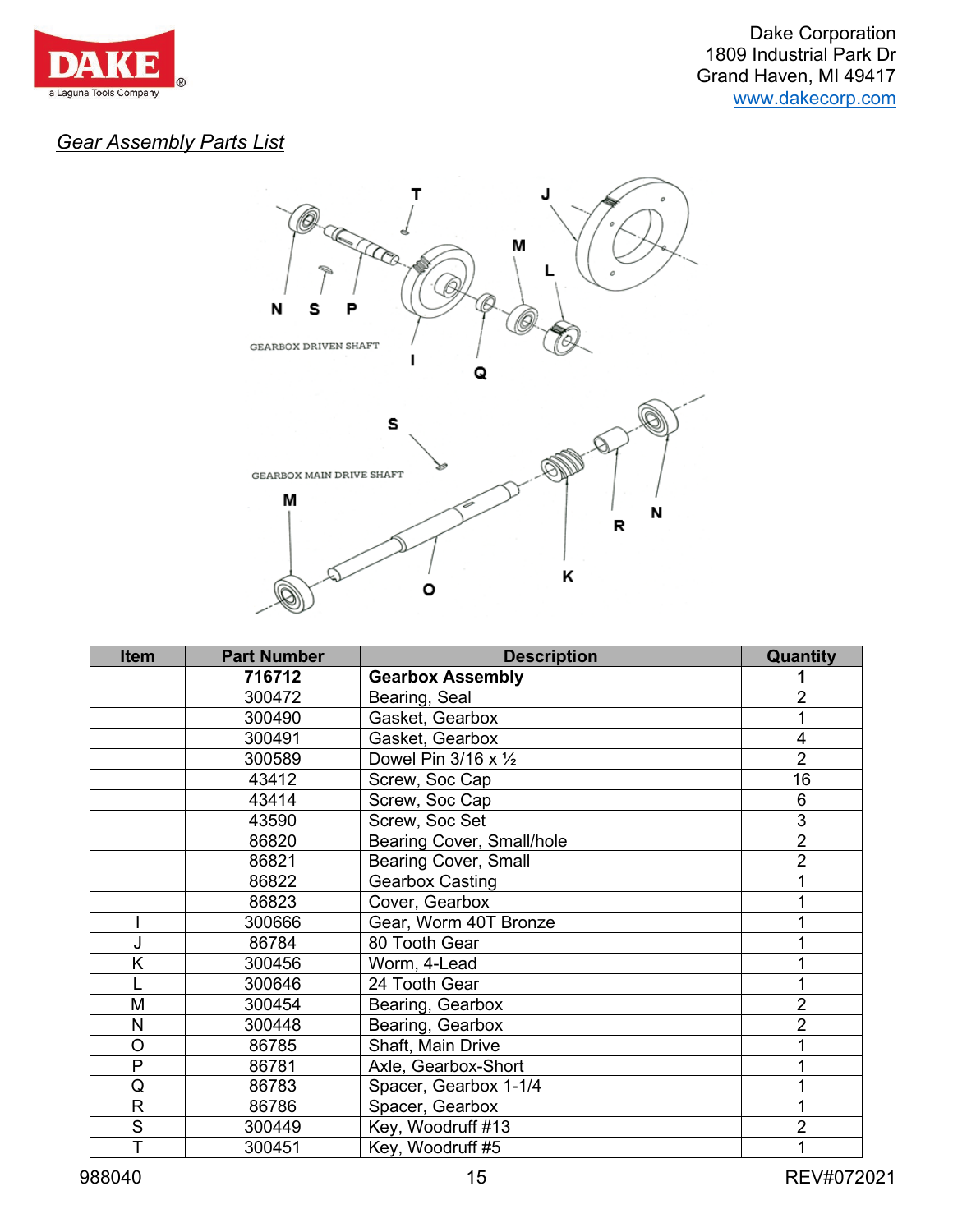



| <b>Item</b>     | <b>Part Number</b> | <b>Description</b>                        | Quantity       |
|-----------------|--------------------|-------------------------------------------|----------------|
| U               | 43450              | <b>Cap Screw</b>                          | 2              |
| V               | 86827              | <b>Wheel Slide Tension Mounting block</b> |                |
| W               | 10117-00           | <b>Tension Screw</b>                      |                |
| X               | 43447              | <b>Cap Screw</b>                          | 6              |
| Y1              | 86824              | Wheel Slide - External piece              |                |
| Y2              | 86825              | Wheel Slide Adjustment - Internal piece   |                |
| Z               | 86826              | <b>Rail Wheel Slide</b>                   | $\overline{2}$ |
| AA1             | 43922              | <b>Nut</b>                                |                |
| AA <sub>2</sub> | 43638              | Washer                                    |                |
| BB1             | 43452              | Soc Cap Screw 3/8-16 x 1-3/4              | $\overline{4}$ |
| BB <sub>2</sub> | 43632              | Washer 5/16" flat                         | 4              |
| CC              | 43591              | Set Screw 3/8-16 x 1                      |                |
| DD.             | 86810              | Guide Bar Holder                          |                |
| <b>EE</b>       | 300832             | Knob Assembly 1-1/2"                      |                |
| <b>FF</b>       | 70287              | Roll pin                                  | $\overline{2}$ |
| GG              | 43451              | <b>Cap Screw</b>                          | $\overline{2}$ |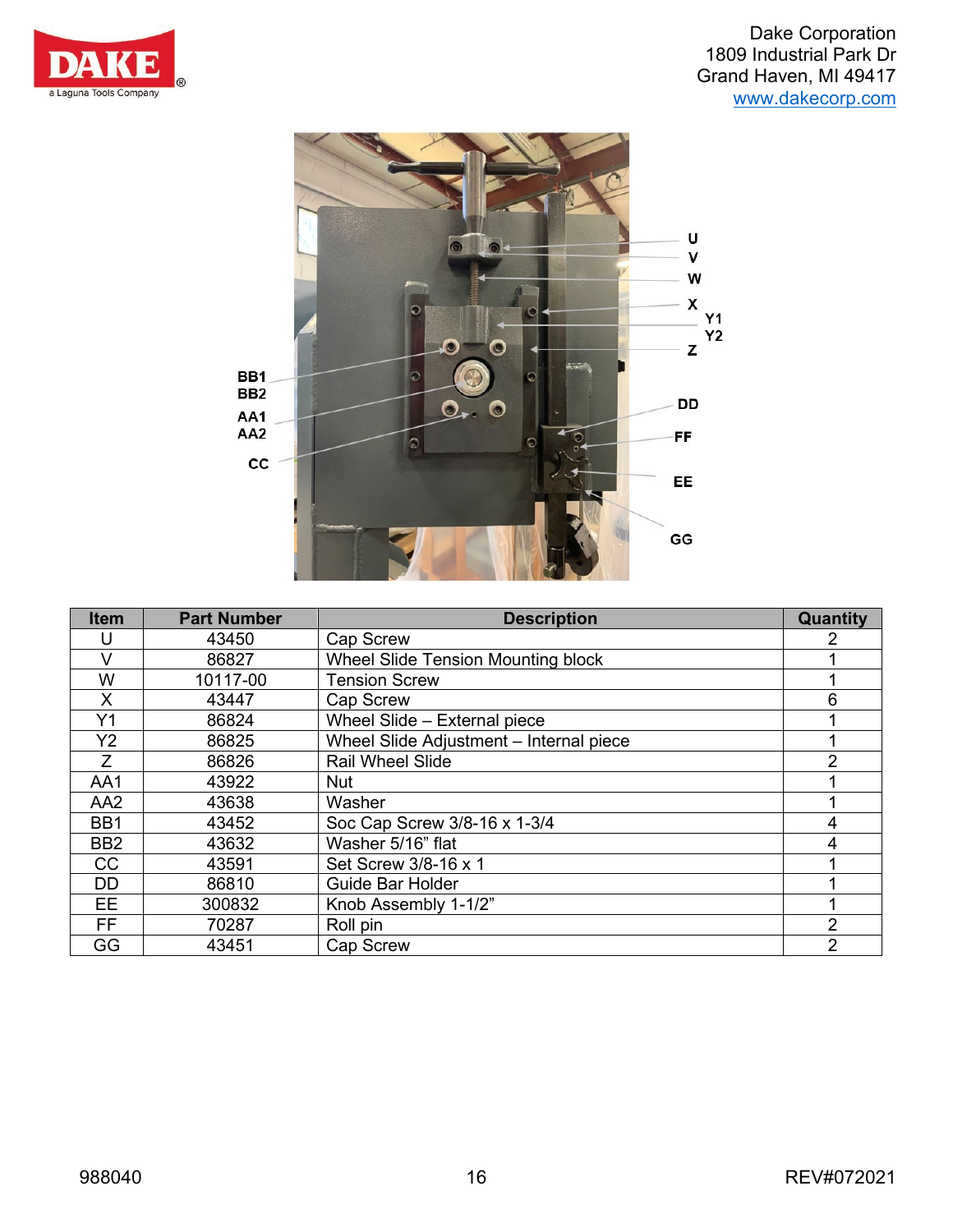



| <b>Item</b> | <b>Part Number</b> | <b>Description</b>                                                                                     | Quantity |
|-------------|--------------------|--------------------------------------------------------------------------------------------------------|----------|
| N/A         | 86806B             | Contour Insert, Brass, Large (1/2")                                                                    |          |
| N/A         | 86807B             | Contour Insert, Brass, Small (1/4")                                                                    |          |
| N/A         | 86792              | <b>Contour Guides (Casting)</b>                                                                        |          |
| N/A         | 86808              | <b>Contour Insert Holder</b>                                                                           |          |
| N/A         | 86806A             | Carbide Inserts, Set of 2 (1/2")                                                                       |          |
| N/A         | 86807A             | Carbide Inserts, Set of 2 (1/4")                                                                       |          |
| N/A         | 86833              | Counterweight                                                                                          |          |
| N/A         | 86831              | <b>Bar Weight Adjustment</b>                                                                           |          |
| N/A         | 86834              | <b>Counterweight Lever Link</b>                                                                        |          |
| N/A         | 716709             | Hydraulic Cylinder - OLD STYLE - Machines before<br>9/27/02. OBSOLETE - Must retrofit new style 716769 |          |
| N/A         | 716769             | Hydraulic Cylinder - NEW STYLE with retrofit kit.<br>For machines after 9/27/02.                       |          |
| N/A         | 300505             | Reservoir, Hydraulic Cylinder (1oz.) OLD STYLE                                                         |          |
| N/A         | 300510             | Reservoir, Hydraulic Cylinder (2oz.) OLD STYLE                                                         |          |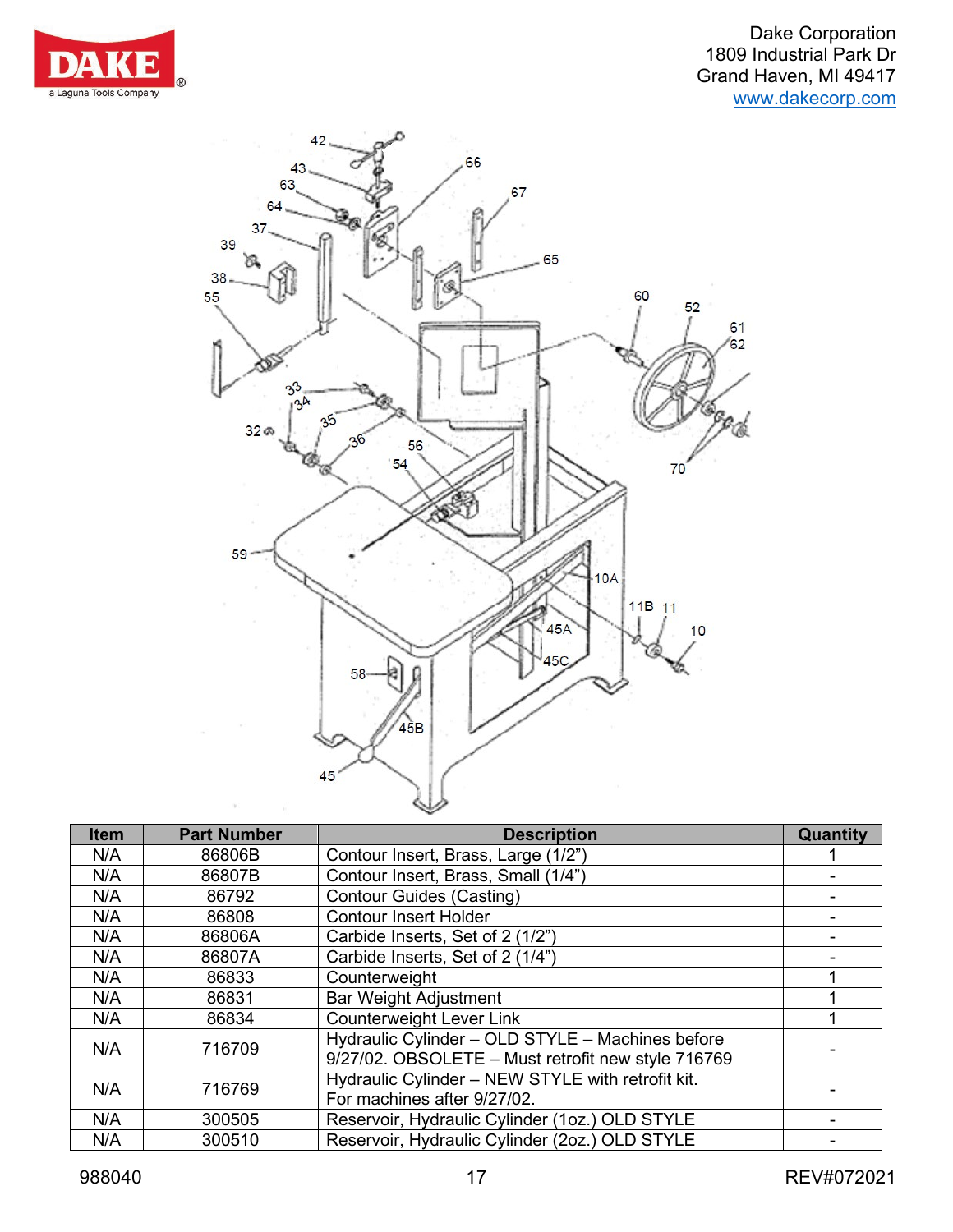

| N/A<br>300598<br>Shoulder Bolt, Hydraulic Cylinder<br>$\overline{2}$<br>N/A<br>86836<br><b>Eccentric Roller Gravity Feed</b><br>10<br>1<br>86816<br><b>Stud Flat Track</b><br>10A<br>86852<br><b>Flat Track Rail</b><br>1<br>11<br>Bearing Flat Track W204<br>300471<br>1<br>11A<br>86839<br><b>Flat Track Roller Spacer</b><br>1<br>32<br>300477<br>E-Clip<br>1<br>33<br>86837<br>1<br><b>Stud Lever Weight</b><br>34<br>86819<br><b>Stud Grooved Roller</b><br>1<br>35<br>1<br>Roller with Groove & Bearing<br>716706<br>$\overline{2}$<br>36<br>86838<br>Spacer Gravity Feed (3/8)<br>$\overline{37}$<br>86815<br>Guide Support Bar - STD<br>37<br>86817<br>Guide Support Bar - SXC, XC (Current)<br>1<br>38<br>$\mathbf 1$<br>Guide Bar Holder<br>86810<br>39<br>$\overline{2}$<br><b>Guide Bar Lock Knob</b><br>300832<br>40<br>86813<br><b>Swivel Guide Bar Support</b><br>1<br>42<br><b>Tension Handle Assembly</b><br>716716<br>1<br>43<br><b>Pillow Block</b><br>86827<br>1<br>44<br><b>Tension Handle Body</b><br>1<br>86828<br>44A<br><b>Tension Handle Washer</b><br>1<br>43634<br>10117-00<br><b>Tension Screw</b><br>44B<br>1<br>45<br>300450<br><b>Return Handle Knob</b><br>1<br>45A<br>1<br>86841<br><b>Return Handle Link</b><br>1<br>45B<br>86782<br><b>Return Handle</b><br>$\overline{3}$<br>45C<br>Return Handle Shoulder Bolt (1/2 x 1/2)<br>43777<br>Return Handle Axle Bolt (1/2-13 x 3" SHCS)<br>45D<br>24565<br>$\overline{2}$<br>45E<br>86839<br>Return Handle Spacer (1/4)<br>N/A<br>1<br>86798<br><b>Motor Mounting Axle</b><br>$\overline{2}$<br>N/A<br>86800<br><b>Motor Mounting Block</b><br>$\overline{2}$<br>52<br>300459<br>Band, Blade Wheel<br>53<br>$\overline{\mathbf{4}}$<br>10025-01<br><b>Roll Guide Bearing</b><br>54<br>Roll Guide (1")<br>87087<br>54<br>$\overline{\mathbf{4}}$<br>86809<br>Roll Guide (3/4")<br><b>Upper/Lower Roll Guide Assembly</b><br>716717<br>54A<br>1<br>(Includes items 53, 54 (3/4"), 55, 56A, and screw)<br>$\overline{2}$<br>86811<br>55<br><b>Guide Roller Holder</b><br>56<br>1<br>86805<br><b>Guide Roller Pillow Block</b><br>$\overline{2}$<br>56A<br>86814<br><b>Eccentric Lower Guide</b><br>56B<br>86812<br>Pin, Lower Guide Rolls<br>57<br><b>Frame Stop</b><br>1<br>86791<br>Stop Weight Knob<br>58<br>300832<br>1<br>59<br>1<br>86796<br><b>Work Table</b><br>$\overline{2}$<br>60<br>86803<br>Axle, Upper/Lower Wheel<br>$\overline{2}$<br>62<br>86795<br><b>Blade Wheel</b><br>$\overline{2}$<br>63<br>78650<br>Washer<br>$\mathbf{2}$<br>64<br>300651<br>Nut<br>$\overline{\mathbf{4}}$<br>65<br>Wheel Bearing (6205)<br>300693<br><b>Wheel Slide</b><br>$\mathbf{1}$<br>66<br>86824<br>$\overline{2}$<br>67<br>86826<br>Rail, Wheel Slide | N/A | 716754 | Cylinder Rebuild Kit - OLD STYLE |  |
|--------------------------------------------------------------------------------------------------------------------------------------------------------------------------------------------------------------------------------------------------------------------------------------------------------------------------------------------------------------------------------------------------------------------------------------------------------------------------------------------------------------------------------------------------------------------------------------------------------------------------------------------------------------------------------------------------------------------------------------------------------------------------------------------------------------------------------------------------------------------------------------------------------------------------------------------------------------------------------------------------------------------------------------------------------------------------------------------------------------------------------------------------------------------------------------------------------------------------------------------------------------------------------------------------------------------------------------------------------------------------------------------------------------------------------------------------------------------------------------------------------------------------------------------------------------------------------------------------------------------------------------------------------------------------------------------------------------------------------------------------------------------------------------------------------------------------------------------------------------------------------------------------------------------------------------------------------------------------------------------------------------------------------------------------------------------------------------------------------------------------------------------------------------------------------------------------------------------------------------------------------------------------------------------------------------------------------------------------------------------------------------------------------------------------------------------------------------------------------------------------------------------------------------------------------------------------------------------------------------------------------------------------------------------------------------------------------------------------------------|-----|--------|----------------------------------|--|
|                                                                                                                                                                                                                                                                                                                                                                                                                                                                                                                                                                                                                                                                                                                                                                                                                                                                                                                                                                                                                                                                                                                                                                                                                                                                                                                                                                                                                                                                                                                                                                                                                                                                                                                                                                                                                                                                                                                                                                                                                                                                                                                                                                                                                                                                                                                                                                                                                                                                                                                                                                                                                                                                                                                                      |     |        |                                  |  |
|                                                                                                                                                                                                                                                                                                                                                                                                                                                                                                                                                                                                                                                                                                                                                                                                                                                                                                                                                                                                                                                                                                                                                                                                                                                                                                                                                                                                                                                                                                                                                                                                                                                                                                                                                                                                                                                                                                                                                                                                                                                                                                                                                                                                                                                                                                                                                                                                                                                                                                                                                                                                                                                                                                                                      |     |        |                                  |  |
|                                                                                                                                                                                                                                                                                                                                                                                                                                                                                                                                                                                                                                                                                                                                                                                                                                                                                                                                                                                                                                                                                                                                                                                                                                                                                                                                                                                                                                                                                                                                                                                                                                                                                                                                                                                                                                                                                                                                                                                                                                                                                                                                                                                                                                                                                                                                                                                                                                                                                                                                                                                                                                                                                                                                      |     |        |                                  |  |
|                                                                                                                                                                                                                                                                                                                                                                                                                                                                                                                                                                                                                                                                                                                                                                                                                                                                                                                                                                                                                                                                                                                                                                                                                                                                                                                                                                                                                                                                                                                                                                                                                                                                                                                                                                                                                                                                                                                                                                                                                                                                                                                                                                                                                                                                                                                                                                                                                                                                                                                                                                                                                                                                                                                                      |     |        |                                  |  |
|                                                                                                                                                                                                                                                                                                                                                                                                                                                                                                                                                                                                                                                                                                                                                                                                                                                                                                                                                                                                                                                                                                                                                                                                                                                                                                                                                                                                                                                                                                                                                                                                                                                                                                                                                                                                                                                                                                                                                                                                                                                                                                                                                                                                                                                                                                                                                                                                                                                                                                                                                                                                                                                                                                                                      |     |        |                                  |  |
|                                                                                                                                                                                                                                                                                                                                                                                                                                                                                                                                                                                                                                                                                                                                                                                                                                                                                                                                                                                                                                                                                                                                                                                                                                                                                                                                                                                                                                                                                                                                                                                                                                                                                                                                                                                                                                                                                                                                                                                                                                                                                                                                                                                                                                                                                                                                                                                                                                                                                                                                                                                                                                                                                                                                      |     |        |                                  |  |
|                                                                                                                                                                                                                                                                                                                                                                                                                                                                                                                                                                                                                                                                                                                                                                                                                                                                                                                                                                                                                                                                                                                                                                                                                                                                                                                                                                                                                                                                                                                                                                                                                                                                                                                                                                                                                                                                                                                                                                                                                                                                                                                                                                                                                                                                                                                                                                                                                                                                                                                                                                                                                                                                                                                                      |     |        |                                  |  |
|                                                                                                                                                                                                                                                                                                                                                                                                                                                                                                                                                                                                                                                                                                                                                                                                                                                                                                                                                                                                                                                                                                                                                                                                                                                                                                                                                                                                                                                                                                                                                                                                                                                                                                                                                                                                                                                                                                                                                                                                                                                                                                                                                                                                                                                                                                                                                                                                                                                                                                                                                                                                                                                                                                                                      |     |        |                                  |  |
|                                                                                                                                                                                                                                                                                                                                                                                                                                                                                                                                                                                                                                                                                                                                                                                                                                                                                                                                                                                                                                                                                                                                                                                                                                                                                                                                                                                                                                                                                                                                                                                                                                                                                                                                                                                                                                                                                                                                                                                                                                                                                                                                                                                                                                                                                                                                                                                                                                                                                                                                                                                                                                                                                                                                      |     |        |                                  |  |
|                                                                                                                                                                                                                                                                                                                                                                                                                                                                                                                                                                                                                                                                                                                                                                                                                                                                                                                                                                                                                                                                                                                                                                                                                                                                                                                                                                                                                                                                                                                                                                                                                                                                                                                                                                                                                                                                                                                                                                                                                                                                                                                                                                                                                                                                                                                                                                                                                                                                                                                                                                                                                                                                                                                                      |     |        |                                  |  |
|                                                                                                                                                                                                                                                                                                                                                                                                                                                                                                                                                                                                                                                                                                                                                                                                                                                                                                                                                                                                                                                                                                                                                                                                                                                                                                                                                                                                                                                                                                                                                                                                                                                                                                                                                                                                                                                                                                                                                                                                                                                                                                                                                                                                                                                                                                                                                                                                                                                                                                                                                                                                                                                                                                                                      |     |        |                                  |  |
|                                                                                                                                                                                                                                                                                                                                                                                                                                                                                                                                                                                                                                                                                                                                                                                                                                                                                                                                                                                                                                                                                                                                                                                                                                                                                                                                                                                                                                                                                                                                                                                                                                                                                                                                                                                                                                                                                                                                                                                                                                                                                                                                                                                                                                                                                                                                                                                                                                                                                                                                                                                                                                                                                                                                      |     |        |                                  |  |
|                                                                                                                                                                                                                                                                                                                                                                                                                                                                                                                                                                                                                                                                                                                                                                                                                                                                                                                                                                                                                                                                                                                                                                                                                                                                                                                                                                                                                                                                                                                                                                                                                                                                                                                                                                                                                                                                                                                                                                                                                                                                                                                                                                                                                                                                                                                                                                                                                                                                                                                                                                                                                                                                                                                                      |     |        |                                  |  |
|                                                                                                                                                                                                                                                                                                                                                                                                                                                                                                                                                                                                                                                                                                                                                                                                                                                                                                                                                                                                                                                                                                                                                                                                                                                                                                                                                                                                                                                                                                                                                                                                                                                                                                                                                                                                                                                                                                                                                                                                                                                                                                                                                                                                                                                                                                                                                                                                                                                                                                                                                                                                                                                                                                                                      |     |        |                                  |  |
|                                                                                                                                                                                                                                                                                                                                                                                                                                                                                                                                                                                                                                                                                                                                                                                                                                                                                                                                                                                                                                                                                                                                                                                                                                                                                                                                                                                                                                                                                                                                                                                                                                                                                                                                                                                                                                                                                                                                                                                                                                                                                                                                                                                                                                                                                                                                                                                                                                                                                                                                                                                                                                                                                                                                      |     |        |                                  |  |
|                                                                                                                                                                                                                                                                                                                                                                                                                                                                                                                                                                                                                                                                                                                                                                                                                                                                                                                                                                                                                                                                                                                                                                                                                                                                                                                                                                                                                                                                                                                                                                                                                                                                                                                                                                                                                                                                                                                                                                                                                                                                                                                                                                                                                                                                                                                                                                                                                                                                                                                                                                                                                                                                                                                                      |     |        |                                  |  |
|                                                                                                                                                                                                                                                                                                                                                                                                                                                                                                                                                                                                                                                                                                                                                                                                                                                                                                                                                                                                                                                                                                                                                                                                                                                                                                                                                                                                                                                                                                                                                                                                                                                                                                                                                                                                                                                                                                                                                                                                                                                                                                                                                                                                                                                                                                                                                                                                                                                                                                                                                                                                                                                                                                                                      |     |        |                                  |  |
|                                                                                                                                                                                                                                                                                                                                                                                                                                                                                                                                                                                                                                                                                                                                                                                                                                                                                                                                                                                                                                                                                                                                                                                                                                                                                                                                                                                                                                                                                                                                                                                                                                                                                                                                                                                                                                                                                                                                                                                                                                                                                                                                                                                                                                                                                                                                                                                                                                                                                                                                                                                                                                                                                                                                      |     |        |                                  |  |
|                                                                                                                                                                                                                                                                                                                                                                                                                                                                                                                                                                                                                                                                                                                                                                                                                                                                                                                                                                                                                                                                                                                                                                                                                                                                                                                                                                                                                                                                                                                                                                                                                                                                                                                                                                                                                                                                                                                                                                                                                                                                                                                                                                                                                                                                                                                                                                                                                                                                                                                                                                                                                                                                                                                                      |     |        |                                  |  |
|                                                                                                                                                                                                                                                                                                                                                                                                                                                                                                                                                                                                                                                                                                                                                                                                                                                                                                                                                                                                                                                                                                                                                                                                                                                                                                                                                                                                                                                                                                                                                                                                                                                                                                                                                                                                                                                                                                                                                                                                                                                                                                                                                                                                                                                                                                                                                                                                                                                                                                                                                                                                                                                                                                                                      |     |        |                                  |  |
|                                                                                                                                                                                                                                                                                                                                                                                                                                                                                                                                                                                                                                                                                                                                                                                                                                                                                                                                                                                                                                                                                                                                                                                                                                                                                                                                                                                                                                                                                                                                                                                                                                                                                                                                                                                                                                                                                                                                                                                                                                                                                                                                                                                                                                                                                                                                                                                                                                                                                                                                                                                                                                                                                                                                      |     |        |                                  |  |
|                                                                                                                                                                                                                                                                                                                                                                                                                                                                                                                                                                                                                                                                                                                                                                                                                                                                                                                                                                                                                                                                                                                                                                                                                                                                                                                                                                                                                                                                                                                                                                                                                                                                                                                                                                                                                                                                                                                                                                                                                                                                                                                                                                                                                                                                                                                                                                                                                                                                                                                                                                                                                                                                                                                                      |     |        |                                  |  |
|                                                                                                                                                                                                                                                                                                                                                                                                                                                                                                                                                                                                                                                                                                                                                                                                                                                                                                                                                                                                                                                                                                                                                                                                                                                                                                                                                                                                                                                                                                                                                                                                                                                                                                                                                                                                                                                                                                                                                                                                                                                                                                                                                                                                                                                                                                                                                                                                                                                                                                                                                                                                                                                                                                                                      |     |        |                                  |  |
|                                                                                                                                                                                                                                                                                                                                                                                                                                                                                                                                                                                                                                                                                                                                                                                                                                                                                                                                                                                                                                                                                                                                                                                                                                                                                                                                                                                                                                                                                                                                                                                                                                                                                                                                                                                                                                                                                                                                                                                                                                                                                                                                                                                                                                                                                                                                                                                                                                                                                                                                                                                                                                                                                                                                      |     |        |                                  |  |
|                                                                                                                                                                                                                                                                                                                                                                                                                                                                                                                                                                                                                                                                                                                                                                                                                                                                                                                                                                                                                                                                                                                                                                                                                                                                                                                                                                                                                                                                                                                                                                                                                                                                                                                                                                                                                                                                                                                                                                                                                                                                                                                                                                                                                                                                                                                                                                                                                                                                                                                                                                                                                                                                                                                                      |     |        |                                  |  |
|                                                                                                                                                                                                                                                                                                                                                                                                                                                                                                                                                                                                                                                                                                                                                                                                                                                                                                                                                                                                                                                                                                                                                                                                                                                                                                                                                                                                                                                                                                                                                                                                                                                                                                                                                                                                                                                                                                                                                                                                                                                                                                                                                                                                                                                                                                                                                                                                                                                                                                                                                                                                                                                                                                                                      |     |        |                                  |  |
|                                                                                                                                                                                                                                                                                                                                                                                                                                                                                                                                                                                                                                                                                                                                                                                                                                                                                                                                                                                                                                                                                                                                                                                                                                                                                                                                                                                                                                                                                                                                                                                                                                                                                                                                                                                                                                                                                                                                                                                                                                                                                                                                                                                                                                                                                                                                                                                                                                                                                                                                                                                                                                                                                                                                      |     |        |                                  |  |
|                                                                                                                                                                                                                                                                                                                                                                                                                                                                                                                                                                                                                                                                                                                                                                                                                                                                                                                                                                                                                                                                                                                                                                                                                                                                                                                                                                                                                                                                                                                                                                                                                                                                                                                                                                                                                                                                                                                                                                                                                                                                                                                                                                                                                                                                                                                                                                                                                                                                                                                                                                                                                                                                                                                                      |     |        |                                  |  |
|                                                                                                                                                                                                                                                                                                                                                                                                                                                                                                                                                                                                                                                                                                                                                                                                                                                                                                                                                                                                                                                                                                                                                                                                                                                                                                                                                                                                                                                                                                                                                                                                                                                                                                                                                                                                                                                                                                                                                                                                                                                                                                                                                                                                                                                                                                                                                                                                                                                                                                                                                                                                                                                                                                                                      |     |        |                                  |  |
|                                                                                                                                                                                                                                                                                                                                                                                                                                                                                                                                                                                                                                                                                                                                                                                                                                                                                                                                                                                                                                                                                                                                                                                                                                                                                                                                                                                                                                                                                                                                                                                                                                                                                                                                                                                                                                                                                                                                                                                                                                                                                                                                                                                                                                                                                                                                                                                                                                                                                                                                                                                                                                                                                                                                      |     |        |                                  |  |
|                                                                                                                                                                                                                                                                                                                                                                                                                                                                                                                                                                                                                                                                                                                                                                                                                                                                                                                                                                                                                                                                                                                                                                                                                                                                                                                                                                                                                                                                                                                                                                                                                                                                                                                                                                                                                                                                                                                                                                                                                                                                                                                                                                                                                                                                                                                                                                                                                                                                                                                                                                                                                                                                                                                                      |     |        |                                  |  |
|                                                                                                                                                                                                                                                                                                                                                                                                                                                                                                                                                                                                                                                                                                                                                                                                                                                                                                                                                                                                                                                                                                                                                                                                                                                                                                                                                                                                                                                                                                                                                                                                                                                                                                                                                                                                                                                                                                                                                                                                                                                                                                                                                                                                                                                                                                                                                                                                                                                                                                                                                                                                                                                                                                                                      |     |        |                                  |  |
|                                                                                                                                                                                                                                                                                                                                                                                                                                                                                                                                                                                                                                                                                                                                                                                                                                                                                                                                                                                                                                                                                                                                                                                                                                                                                                                                                                                                                                                                                                                                                                                                                                                                                                                                                                                                                                                                                                                                                                                                                                                                                                                                                                                                                                                                                                                                                                                                                                                                                                                                                                                                                                                                                                                                      |     |        |                                  |  |
|                                                                                                                                                                                                                                                                                                                                                                                                                                                                                                                                                                                                                                                                                                                                                                                                                                                                                                                                                                                                                                                                                                                                                                                                                                                                                                                                                                                                                                                                                                                                                                                                                                                                                                                                                                                                                                                                                                                                                                                                                                                                                                                                                                                                                                                                                                                                                                                                                                                                                                                                                                                                                                                                                                                                      |     |        |                                  |  |
|                                                                                                                                                                                                                                                                                                                                                                                                                                                                                                                                                                                                                                                                                                                                                                                                                                                                                                                                                                                                                                                                                                                                                                                                                                                                                                                                                                                                                                                                                                                                                                                                                                                                                                                                                                                                                                                                                                                                                                                                                                                                                                                                                                                                                                                                                                                                                                                                                                                                                                                                                                                                                                                                                                                                      |     |        |                                  |  |
|                                                                                                                                                                                                                                                                                                                                                                                                                                                                                                                                                                                                                                                                                                                                                                                                                                                                                                                                                                                                                                                                                                                                                                                                                                                                                                                                                                                                                                                                                                                                                                                                                                                                                                                                                                                                                                                                                                                                                                                                                                                                                                                                                                                                                                                                                                                                                                                                                                                                                                                                                                                                                                                                                                                                      |     |        |                                  |  |
|                                                                                                                                                                                                                                                                                                                                                                                                                                                                                                                                                                                                                                                                                                                                                                                                                                                                                                                                                                                                                                                                                                                                                                                                                                                                                                                                                                                                                                                                                                                                                                                                                                                                                                                                                                                                                                                                                                                                                                                                                                                                                                                                                                                                                                                                                                                                                                                                                                                                                                                                                                                                                                                                                                                                      |     |        |                                  |  |
|                                                                                                                                                                                                                                                                                                                                                                                                                                                                                                                                                                                                                                                                                                                                                                                                                                                                                                                                                                                                                                                                                                                                                                                                                                                                                                                                                                                                                                                                                                                                                                                                                                                                                                                                                                                                                                                                                                                                                                                                                                                                                                                                                                                                                                                                                                                                                                                                                                                                                                                                                                                                                                                                                                                                      |     |        |                                  |  |
|                                                                                                                                                                                                                                                                                                                                                                                                                                                                                                                                                                                                                                                                                                                                                                                                                                                                                                                                                                                                                                                                                                                                                                                                                                                                                                                                                                                                                                                                                                                                                                                                                                                                                                                                                                                                                                                                                                                                                                                                                                                                                                                                                                                                                                                                                                                                                                                                                                                                                                                                                                                                                                                                                                                                      |     |        |                                  |  |
|                                                                                                                                                                                                                                                                                                                                                                                                                                                                                                                                                                                                                                                                                                                                                                                                                                                                                                                                                                                                                                                                                                                                                                                                                                                                                                                                                                                                                                                                                                                                                                                                                                                                                                                                                                                                                                                                                                                                                                                                                                                                                                                                                                                                                                                                                                                                                                                                                                                                                                                                                                                                                                                                                                                                      |     |        |                                  |  |
|                                                                                                                                                                                                                                                                                                                                                                                                                                                                                                                                                                                                                                                                                                                                                                                                                                                                                                                                                                                                                                                                                                                                                                                                                                                                                                                                                                                                                                                                                                                                                                                                                                                                                                                                                                                                                                                                                                                                                                                                                                                                                                                                                                                                                                                                                                                                                                                                                                                                                                                                                                                                                                                                                                                                      |     |        |                                  |  |
|                                                                                                                                                                                                                                                                                                                                                                                                                                                                                                                                                                                                                                                                                                                                                                                                                                                                                                                                                                                                                                                                                                                                                                                                                                                                                                                                                                                                                                                                                                                                                                                                                                                                                                                                                                                                                                                                                                                                                                                                                                                                                                                                                                                                                                                                                                                                                                                                                                                                                                                                                                                                                                                                                                                                      |     |        |                                  |  |
|                                                                                                                                                                                                                                                                                                                                                                                                                                                                                                                                                                                                                                                                                                                                                                                                                                                                                                                                                                                                                                                                                                                                                                                                                                                                                                                                                                                                                                                                                                                                                                                                                                                                                                                                                                                                                                                                                                                                                                                                                                                                                                                                                                                                                                                                                                                                                                                                                                                                                                                                                                                                                                                                                                                                      |     |        |                                  |  |
|                                                                                                                                                                                                                                                                                                                                                                                                                                                                                                                                                                                                                                                                                                                                                                                                                                                                                                                                                                                                                                                                                                                                                                                                                                                                                                                                                                                                                                                                                                                                                                                                                                                                                                                                                                                                                                                                                                                                                                                                                                                                                                                                                                                                                                                                                                                                                                                                                                                                                                                                                                                                                                                                                                                                      |     |        |                                  |  |
|                                                                                                                                                                                                                                                                                                                                                                                                                                                                                                                                                                                                                                                                                                                                                                                                                                                                                                                                                                                                                                                                                                                                                                                                                                                                                                                                                                                                                                                                                                                                                                                                                                                                                                                                                                                                                                                                                                                                                                                                                                                                                                                                                                                                                                                                                                                                                                                                                                                                                                                                                                                                                                                                                                                                      |     |        |                                  |  |
|                                                                                                                                                                                                                                                                                                                                                                                                                                                                                                                                                                                                                                                                                                                                                                                                                                                                                                                                                                                                                                                                                                                                                                                                                                                                                                                                                                                                                                                                                                                                                                                                                                                                                                                                                                                                                                                                                                                                                                                                                                                                                                                                                                                                                                                                                                                                                                                                                                                                                                                                                                                                                                                                                                                                      |     |        |                                  |  |
|                                                                                                                                                                                                                                                                                                                                                                                                                                                                                                                                                                                                                                                                                                                                                                                                                                                                                                                                                                                                                                                                                                                                                                                                                                                                                                                                                                                                                                                                                                                                                                                                                                                                                                                                                                                                                                                                                                                                                                                                                                                                                                                                                                                                                                                                                                                                                                                                                                                                                                                                                                                                                                                                                                                                      |     |        |                                  |  |
|                                                                                                                                                                                                                                                                                                                                                                                                                                                                                                                                                                                                                                                                                                                                                                                                                                                                                                                                                                                                                                                                                                                                                                                                                                                                                                                                                                                                                                                                                                                                                                                                                                                                                                                                                                                                                                                                                                                                                                                                                                                                                                                                                                                                                                                                                                                                                                                                                                                                                                                                                                                                                                                                                                                                      |     |        |                                  |  |
|                                                                                                                                                                                                                                                                                                                                                                                                                                                                                                                                                                                                                                                                                                                                                                                                                                                                                                                                                                                                                                                                                                                                                                                                                                                                                                                                                                                                                                                                                                                                                                                                                                                                                                                                                                                                                                                                                                                                                                                                                                                                                                                                                                                                                                                                                                                                                                                                                                                                                                                                                                                                                                                                                                                                      |     |        |                                  |  |